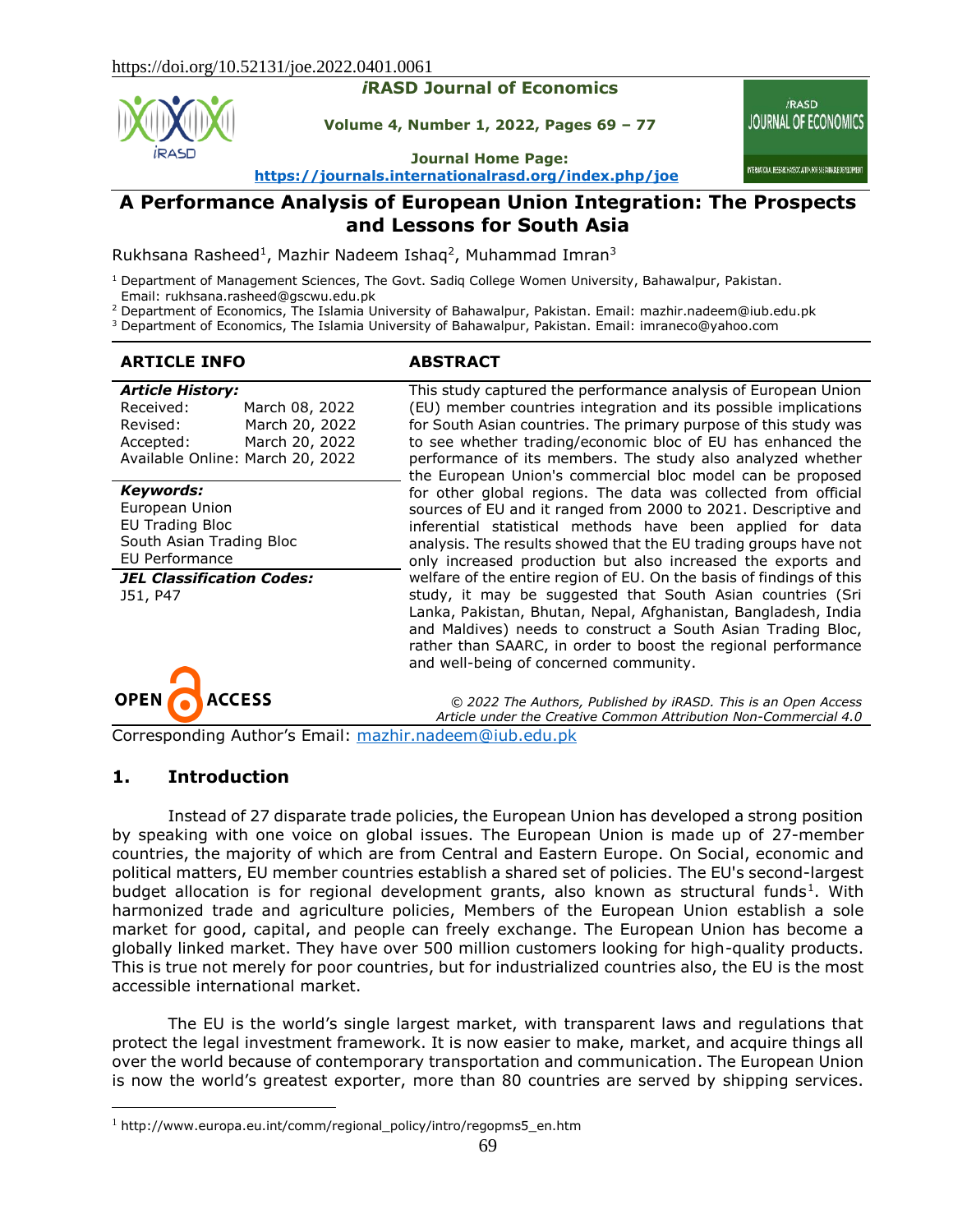More than 71% of imports are subject to reduced tariffs or zero tariffs when they enter the European Union. Nonetheless, EU countries have a driven agenda with the rest of the world for several trade accords in the works. The EU's laws, regulations, and procedures are all transparent. In 2021, EU goods and services trade accounted for 43.9 per cent of GDP. In 2021, the European Union's merchandise trade was US\$ 5,670 billion, accounting for 30% of global trade. The EU's share of global commerce in goods and commercial services in 2018 and 2021 is shown in Table 1 and Figure 1 and 2.

| <b>Exporter</b>           | <b>Importer</b> | <b>Change 2018 vs 2021</b><br>(%) | <b>Value in 2021 (US\$</b><br><b>Billion</b> ) |  |  |
|---------------------------|-----------------|-----------------------------------|------------------------------------------------|--|--|
|                           |                 | <b>Agriculture</b>                |                                                |  |  |
| EU                        | EU              | $-3%$                             | 520                                            |  |  |
| EU                        | <b>USA</b>      | 12%                               | 69                                             |  |  |
| Canada                    | <b>USA</b>      | $-4%$                             | 51                                             |  |  |
| Mexico                    | <b>USA</b>      | 7%                                | 43                                             |  |  |
| <b>USA</b>                | Canada          | $1\%$                             | 28                                             |  |  |
| EU                        | China           | 92%                               | 28                                             |  |  |
| <b>USA</b>                | EU              | $-1\%$                            | 20                                             |  |  |
| <b>Natural Resources</b>  |                 |                                   |                                                |  |  |
| EU                        | <b>EU</b>       | $-11.5%$                          | 206                                            |  |  |
| <b>Russian Federation</b> | EU              | $-13%$                            | 114                                            |  |  |
| Canada                    | <b>USA</b>      | $1\%$                             | 92                                             |  |  |
| Australia                 | China           | 5%                                | 80                                             |  |  |
| Norway                    | EU              | $-22%$                            | 43                                             |  |  |
| <b>Russian Federation</b> | China           | $-1\%$                            | 44                                             |  |  |
| <b>USA</b>                | Mexico          | $-15%$                            | 36                                             |  |  |
| <b>Manufacturing</b>      |                 |                                   |                                                |  |  |
| EU                        | EU              | $-4%$                             | 2716                                           |  |  |
| China                     | EU              | $1\%$                             | 496                                            |  |  |
| EU                        | <b>USA</b>      | 5%                                | 437                                            |  |  |
| <b>USA</b>                | EU              | 3%                                | 306                                            |  |  |
| EU                        | China           | $-7%$                             | 230                                            |  |  |
| Canada                    | <b>USA</b>      | $1\%$                             | 187                                            |  |  |
| <b>USA</b>                | Canada          | $-2%$                             | 174                                            |  |  |

#### **Table 1** *EU's share of global commerce in goods and commercial services*

*Source:* UNCTAD calculations from COMTRADE datasets.

Figure 1 presented the data about electric vehicles, the European Union (52.2%), the United States (30.7%), and the Republic of Korea (30.7%) are the top three countries (9.2 percent), the United Kingdom (4.3%) and the China and Japan both (1.7%) each, were the top exporters of electric vehicles.



*Source: Trade Data Monitor*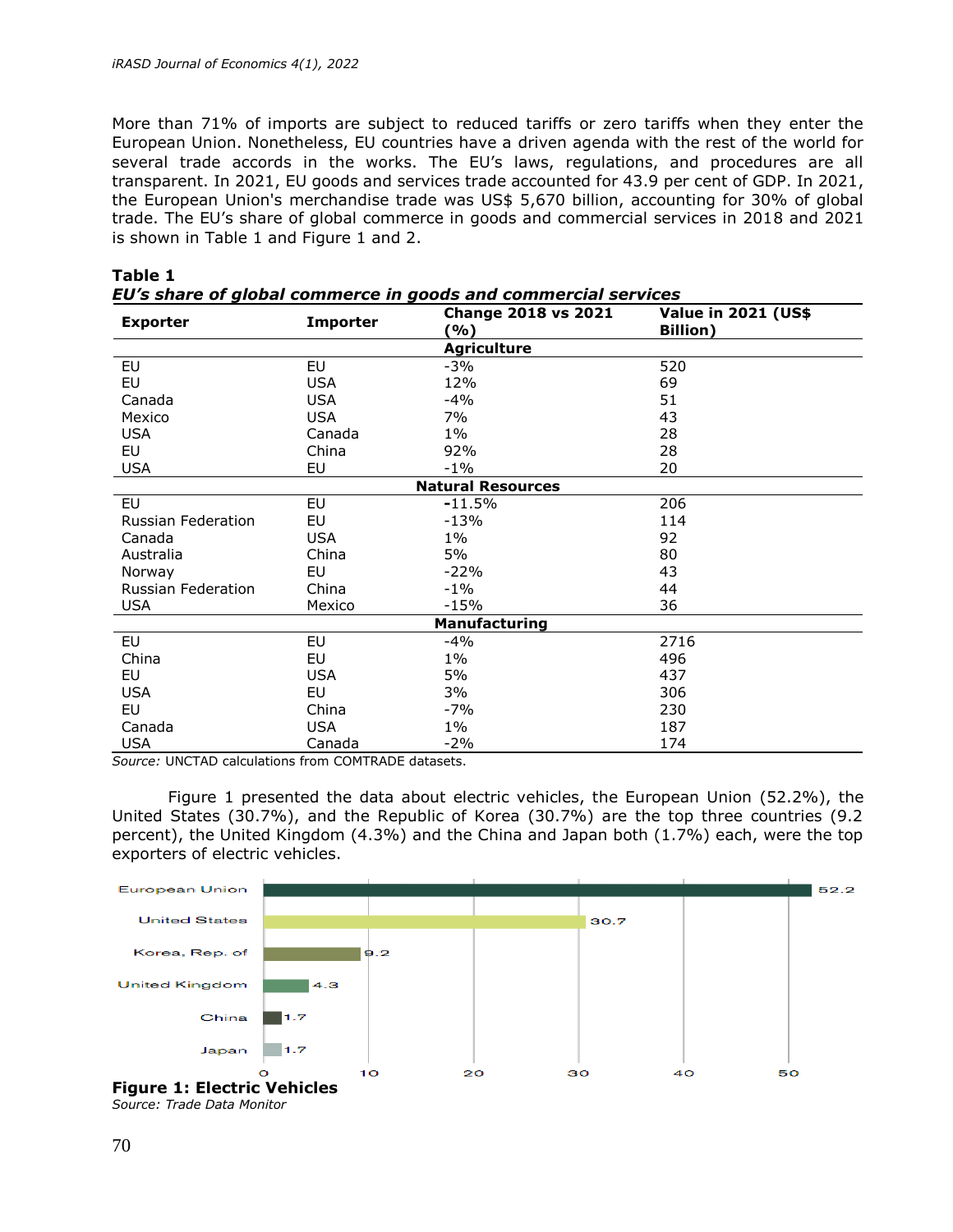

The impact of imports and exports can be represented through following Figure 2.

#### **Figure 2: Region wise import and export of merchandised, 2015Q1 – 2021Q4**

<sup>1</sup> Central and South America, as well as the Caribbean

<sup>2</sup> Middle East, Africa and the Commonwealth are considered "other regions." Sources: UNCTAD and WTO.

When it comes to commerce, big countries have a natural advantage. EU member countries, as a group, are in a superior position to shape global trading norms and regulations, as well as influence legislation and standards. First, fostering free and global fair trade; second, increasing commerce with the rest of the world by providing opportunities for EU businesses and citizens; third, ensuring that trade contributes to long-term development; and fourth, ensuring that others play by the norms of international trade.

#### **2. Literature Review**

Literature review on trading blocs was focused mostly on expanding existing and new trading bloc agreements. Regional commercial blocs are fast expanding in scope and number, and almost every nation today has formed some sort of alliances based on its individual intentions and urgencies (Switky, 2018). Whalley (1996) investigated the many motivations among countries for forming regional free trade blocs/agreements in 1996. Krueger (1999) looked at trade digression and formation among NAFTA. Grimwade (1999) discusses the growth of the European Union and documents a greater growth rate following the Eurozone's inclusion. Amuedo-Dorantes and Wheeler (2001) investigated the effect of the EU on Spanish financial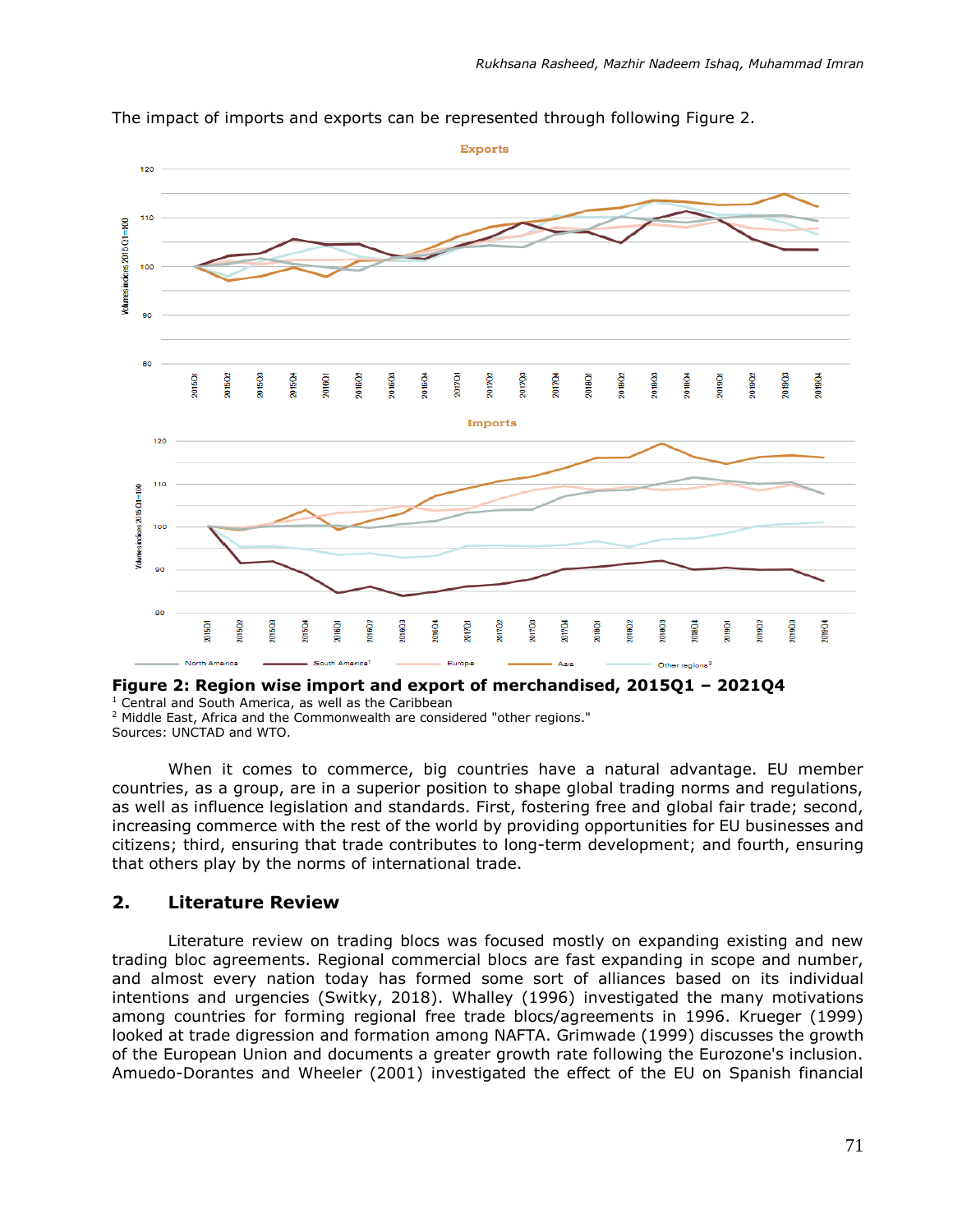activity in 2001. They came to the conclusion that the European Union has a noteworthy power on the economy of Spain.

EU member countries benefit from the EU trading bloc. It is proposed that South Asian member countries form a regional bloc similar to the EU commercial bloc. Investment facilitation and free labour migration are two development goals (Timothy, 2002). Three of the world's top seven most populous counties are found in the South Asia region (India, Pakistan, and Bangladesh). After forming a commercial bloc, South Asian member countries will be able to better employ their populations, resulting in improved performance not only for individual member countries but also for the region as a whole. The overall well-being of the inhabitants of South Asia will improve as a result of this.

Government controls will never be able to provide the optimum amount of happiness. Political and geographical fragmentation are examples of barriers (Timothy, 2004). Through joint institutions, EU member countries collaborate to create policies in the collective interest. Economic and commercial blocs have the power to identify problems and fill in the gaps by raising productivity and improving people's well-being. Members of the EU have seen a significant increase since the mid-twentieth century, and this trend continues today. The following are key welfare effects for EU member economies; First: Economies of size and scope have increased.

Islam (2003) looked into the impact of NAFTA and European Union expansion on affiliate and non-affiliate countries. The Libson Process, according to Room (2005), leads the EU towards a more socially inclusive and dynamic economy. Yu and Zhang (2005) looked at the financial enactment of European Union member states. Winters and Chang (2005) used pricing possessions to investigate the regional bloc's repercussions. Baldwin (2008) surveys theoretical difficulties related to the systematic consequences of trade agreements in 2008. In 2009, Femenia and Gohin (2009) looked into the impacts of free trade on agronomy as transnational trade. Lee, Owen, and Van der Mensbrugghe (2009) investigated the effects of North American regional integration with European Union and Asia. On the other hand, existing sub-regional mechanisms are eroding South Asian regionalism. As part of its "SAARC minus Pakistan" strategy, India plans to employ sub-regional institutions to isolate Pakistan in South Asia and SAARC (Chaudhury, 2016). SAFTA is based on a reduction rather than elimination paradigm, which runs counter to SAARC's goal of regional economic integration through the removal of non-tariff and para-tariff barriers (SAARC, 2017). Tariffs, on the other hand, are only proposed to be decreased by 20 per cent, with many further 5 per cent reductions expected by 2030, which is relatively modest in comparison to the EU.

Te, Griffiths, Law, Hill, and Annear (2018) studied that the economic integration of The Association of Southeast Asian Nations (ASEAN) was inaugurated in 2015 with basic objective of achieving a prosperous and strong community. The free flow of skilled labour and trade in services were agreed. A strong political commitment supports the broader trade and immigration policies for effective implementation.

#### **3. Data and Methods**

Although the EU commercial and economic organization has 27 members, data is only collected for 10 of them. All chosen countries are members before 1996 for the clearest explanation of data analysis. The data collection spans was for 21 years ranging from 2000 to 2021. The appropriate software's and estimation techniques have been applied for data analysis. The descriptive statistical techniques provide description of economic and financial indicators. Inferential statistics makes predictions keeping in view the performance of sampled countries.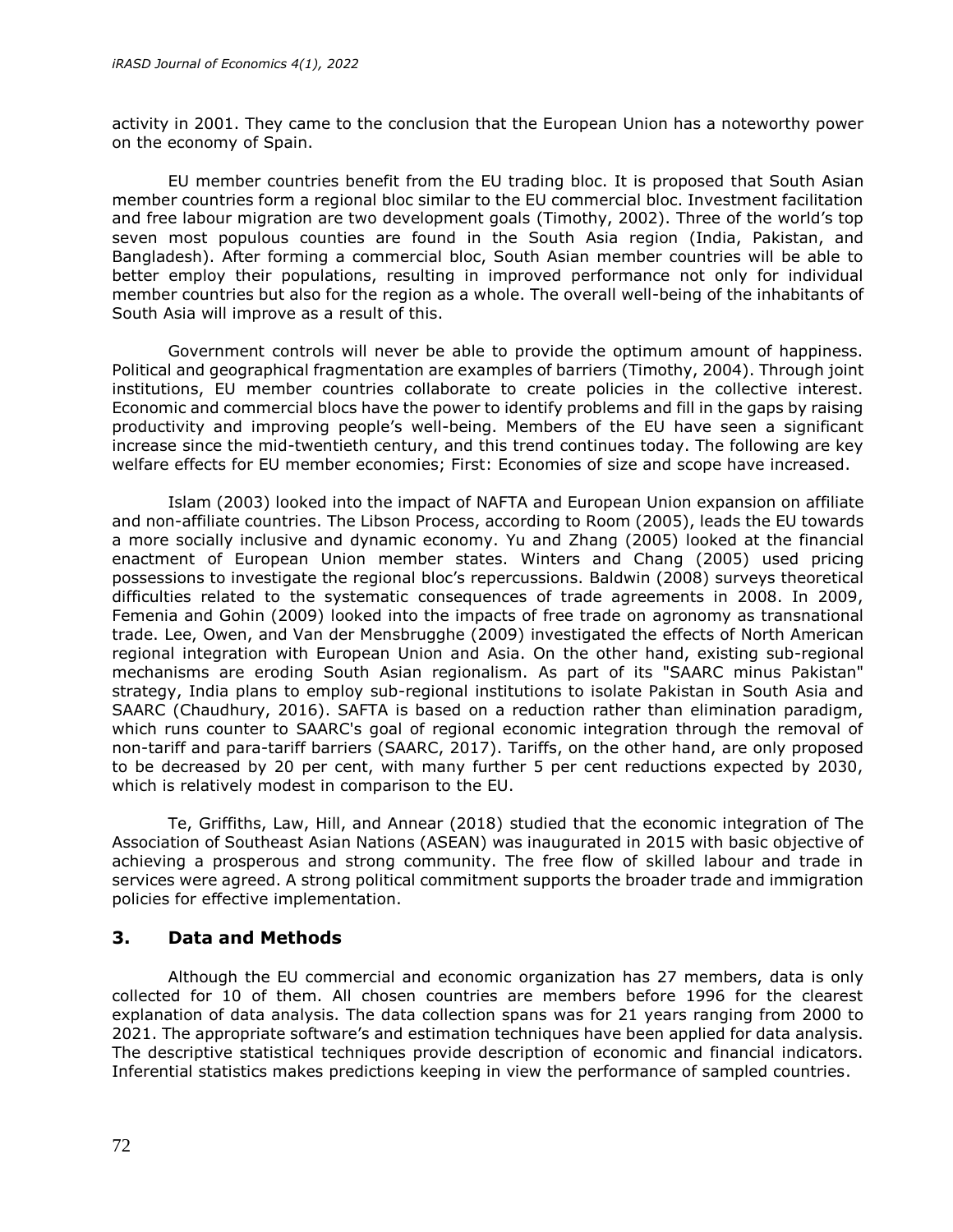# **4. Empirical Results and Discussion**

In terms of global trade, the European Union is in the first place. The European Union is the world's leading single economy, with a per capita GDP of more than 25,000 Euros. The following are the eight sub-sections that make up the data analysis.





**Figure 3a: Net National Income (% growth annually)** *Source: Authors' data analysis, 2021*

**Figure 3b: Net National Income (% growth annually**)

# **4.1 Net National Income (Figure 3a & 3b)**

For EU member nations, Gross National Income adjusted from Net National Income shows some equal patterns, while for South Asian countries, NNI trends are uneven. EU net national incomes fell from 2006 to 2009 as a result of the global financial crisis, although South Asian countries were less affected because they are not fully integrated into world market globally.





**Figure 4b: Per Capita GDP growth (annual %)**

# **4.2 Per Capita GDP (Figure 4a, 4b & Figure 5a, 5b)**

By dividing GDP by the population, per capita GDP is determined (midyear current dollars). Per Capita GDP in among EU countries has not only enhanced since the bloc's formation, but All EU countries are progressing at a quicker rate or as a group. South Asian countries, on the other hand, have seen little improvement in their GDP per capita, except for the Maldives, which is at the forefront.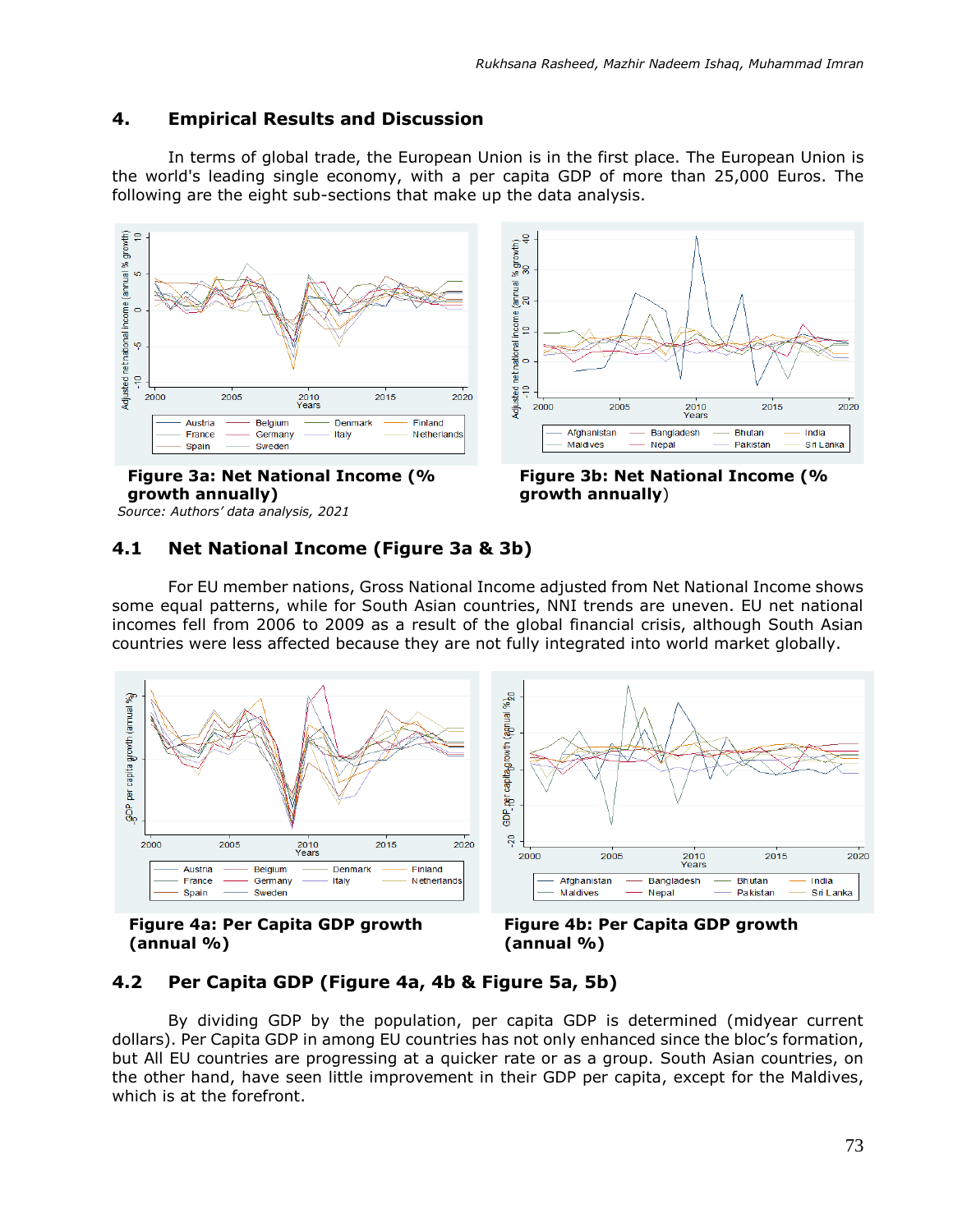



**Figure 5a: Per Capita GDP PPP (international current \$)** *Source: Authors' data analysis, 2021*



# **4.3 Inflation (Figure 6a & 6b)**

The consumer price index is used to measure inflation, which shows the annual percentage change in the price of a specified basket of goods and services for a certain consumer. The capacity of EU member countries to keep inflation in a low range of 2 to 4% is a good indicative of a more stable economic environment. South Asian countries cannot manage inflation or keep it within a narrow range. Only Afghanistan accounted for 30 per cent of inflation in the South Asian area in 2008.



*Source: Authors' data analysis, 2021*



# **4.4 Agriculture, Forestry, and Fishing, value added (Figure 7a & 7b)**

In the entire market value of locally produced crops, value added, forestry and fishing goods Agriculture, forestry, and fisheries with value-added as a proportion of GDP give services to the rest of the globe. EU Countries are focusing on industrialization due that there is less agriculture, forestry and fishing in European Union but due to the union, all are moving in a band. While South Asian countries have uneven patterns in value-added of agriculture, forestry and fishing.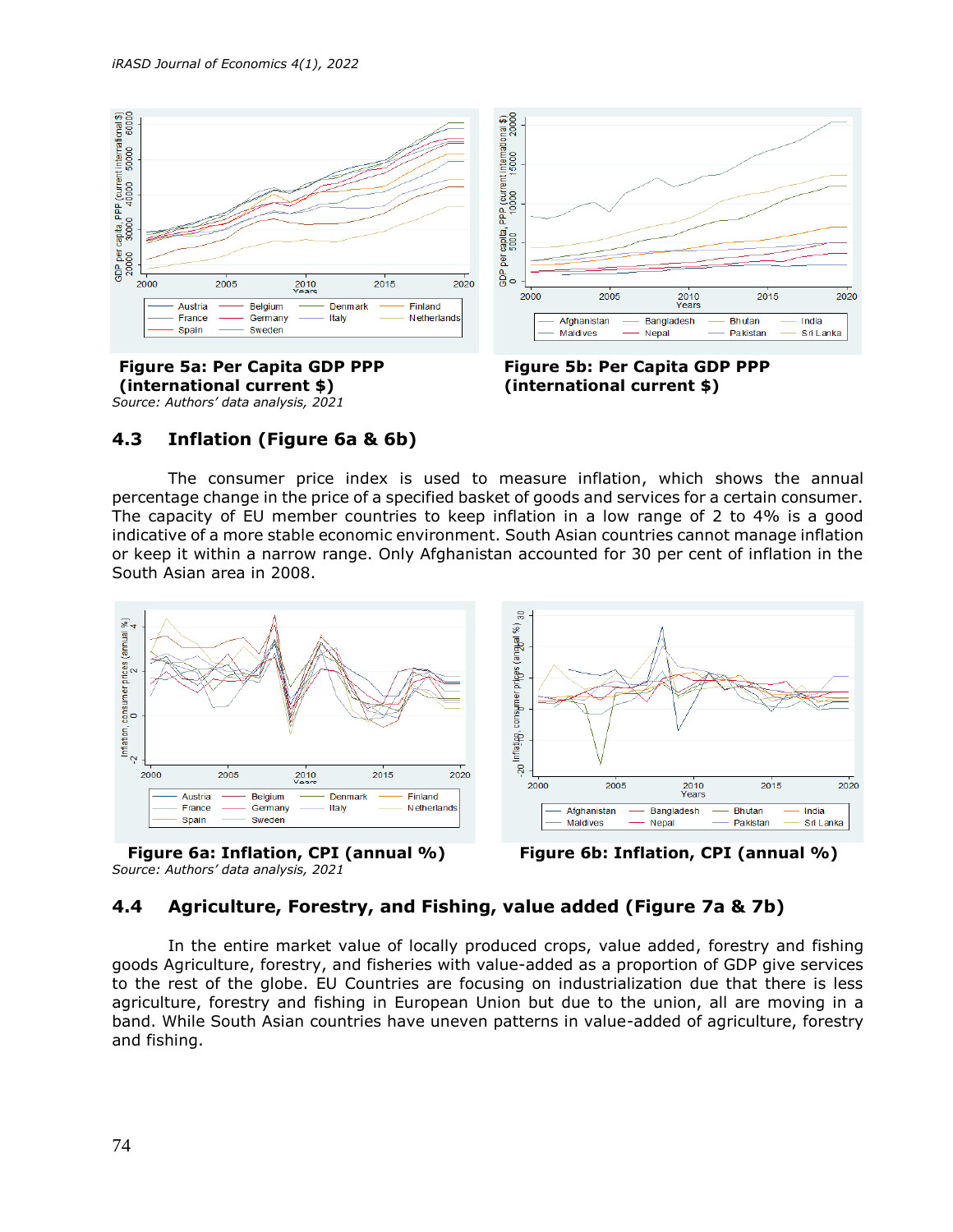

**Figure 7a: Agri., Forestry, & Fishing, value added (% of GDP)** *Source: Authors' data analysis, 2021*



**Figure 7b: Agri., Forestry, & Fishing, value added (% of GDP)** 

#### **4.5 Military Expenditure (Figure 8a & 8b)**

Military spending includes money spent on the armed services and other government agencies working on national defence programmes. The nature of defence expenditures varies greatly between countries. Defence spending is wasteful, which means it obstructs economic development. Figure 8a shows that following the EU Union military expenditures are decreasing with each passing year. However, in the South Asian region, a major portion of India's, Pakistan's, and Afghanistan's budget income is spent on military spending, which is a significant impediment to growth relating expansion.



**Figure 8a: Expenditure on Military (% GDP)**



*Source: Authors' data analysis, 2021*

# **4.6 Life Expectancy at Birth (Figure 9a & 9b)**

The total years a newborn will live was determined by his or her life expectancy at birth. Life expectancy at birth has increased and evened out across the EU, however in South Asia, it has not, have not increased as much and have uneven patterns in life expectancy at birth.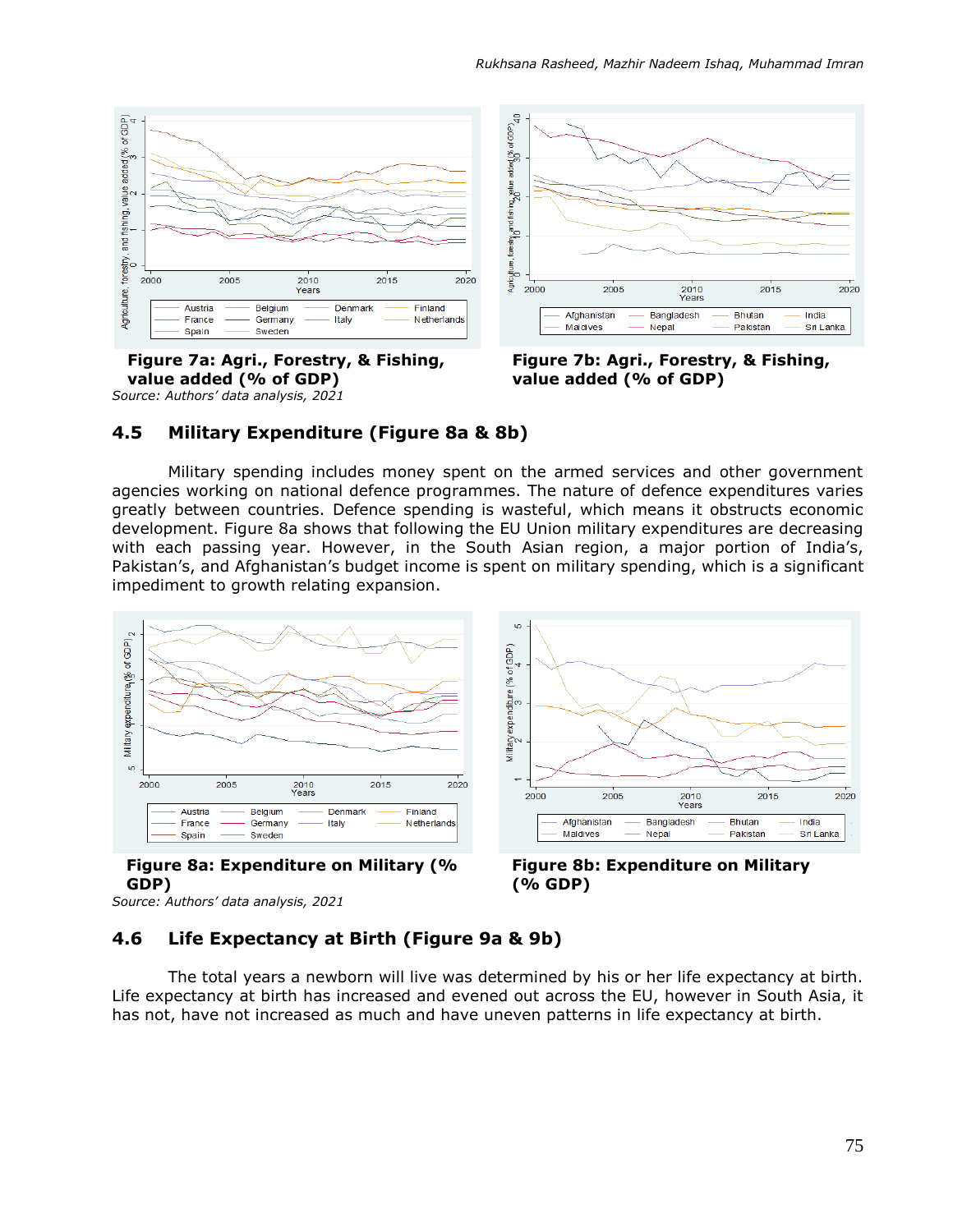

**Figure 9a: Life Expectancy at Birth, (Total no of years)** *Source: Authors' data analysis, 2021*



**Figure 9b: Life Expectancy at Birth, (Total no of years)**

# **4.7 Users of Internet (Figure 10a & 10b)**

Individuals who access the internet through a computer, mobile device or other means internet users come from all around the world. The internet is a vast repository of data. Due to the ease flow of technology between EU member nations, the number of internet users in EU member countries is growing faster than in South Asian countries.





**Figure 10b: Internet Users (% of Population)** 

# **5. Conclusions and Policy Implications**

The results of this study disclosed that EU member nations exhibited some equal patterns for improving the Gross National Income and decreasing it during financial crises of 2006 to 2009. Since the EU countries bloc formation, per capita GDP is progressing at a quicker rate as group. The results showed that EU members became able to have a more stable economic environment and managed the inflation in a low range of 2 to 4%. Almost all EU members focused on industrialization due to which performance in agriculture, forestry and fishing was not so high, but it moves on a similar band. The performance analysis showed that military expenses exhibit decreasing trends with each passing year while in South Asian region, it showed an increasing trend. The life expectancy at birth has increased in EU countries but it does not improve in South Asia. In case of technology and information usage, EU member countries are again on fast track as compare to South Asian countries.